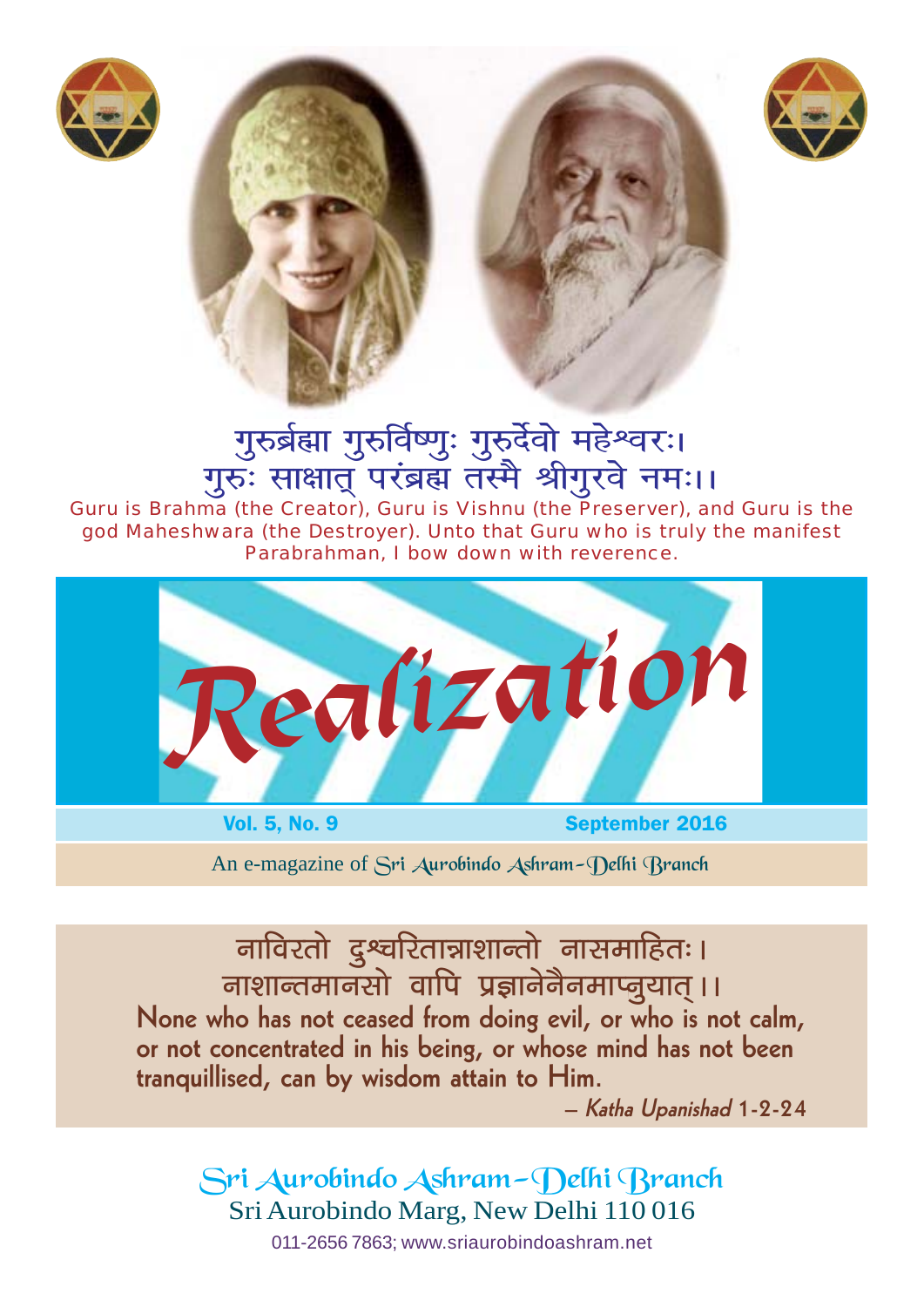# Ongoing & Forthcoming Events September 2016

| <b>Monday - Saturday</b><br>Sep 04<br><b>Sep 11</b><br><b>Sep 25</b>                                                                                                                                                                                                                                     | Meditation & Satsang venue: Meditation Hall<br>Sunday Meditation & Discourses 10:00 - 11:30 am<br>Hamare Prashn, Sri Maa ke Uttar<br><b>Attitude of Gratitude</b><br>Sep 18 The Call of the Impossible' - A sonnet by Sri Aurobindo<br>Practicing What One Knows (Based on <i>The Great Adventure</i> , pp. 128-29) Dr. Ramesh Bijlani | $7 - 7:30$ pm<br><b>Other Programs</b>                                                                                                                        | <b>Collective Meditation</b>       | <b>Ms. Aparna Roy</b><br><b>Dr. Mithu Pal</b><br><b>Shri Prashant Khanna</b>                                                                                          |
|----------------------------------------------------------------------------------------------------------------------------------------------------------------------------------------------------------------------------------------------------------------------------------------------------------|----------------------------------------------------------------------------------------------------------------------------------------------------------------------------------------------------------------------------------------------------------------------------------------------------------------------------------------|---------------------------------------------------------------------------------------------------------------------------------------------------------------|------------------------------------|-----------------------------------------------------------------------------------------------------------------------------------------------------------------------|
| <b>September 17-18</b>                                                                                                                                                                                                                                                                                   |                                                                                                                                                                                                                                                                                                                                        |                                                                                                                                                               |                                    | 8:00 am-12:30 pm Crientation to Integral Yoga                                                                                                                         |
| <b>Wednesday</b>                                                                                                                                                                                                                                                                                         | Contact: 011-2656 7863; <contact@aurobindoonline.in><br/><b>Ongoing Classes venue: Meditation Hall</b><br/>11:30 am-12:30 pm Bhagvad Gita<br/>Sunday (Except 21st) 11:30 am-12:30 pm Savitri</contact@aurobindoonline.in>                                                                                                              | Contact: 011-2656 7863; 2651 7426                                                                                                                             |                                    | <b>Shri Prashant Khanna</b><br><b>Shri Prashant Khanna</b>                                                                                                            |
| The Mother's Integral Health Centre Activities<br>(Phone 011-2685 8563; <tmihc2000@yahoo.co.in>; Mrs. Bhatia (93122 65447)<br/><math>8:30 - 9:30</math> am<br/><b>General O.P.D.</b><br/><b>Daily</b><br/><math>2:30-3:30</math> pm<br/>Speciality Clinics - By Appointment Only</tmihc2000@yahoo.co.in> |                                                                                                                                                                                                                                                                                                                                        |                                                                                                                                                               |                                    |                                                                                                                                                                       |
| Tue/Thu/Sat<br>Tue/Thu/Fri                                                                                                                                                                                                                                                                               | <b>Accupressure</b><br><b>Clinical Psychology</b>                                                                                                                                                                                                                                                                                      |                                                                                                                                                               | Tue/Thu/Sat<br>Mon-Sat (11am-1pm)  | <b>Ayurveda</b><br><b>Physiotherapy</b>                                                                                                                               |
| <b>Mon-Sat</b>                                                                                                                                                                                                                                                                                           | <b>Mind Body Medicine</b>                                                                                                                                                                                                                                                                                                              |                                                                                                                                                               | Mon/Wed/Thu/Fri                    | <b>Homeopathy</b>                                                                                                                                                     |
| <b>Tue</b><br><b>Thursday</b>                                                                                                                                                                                                                                                                            | <b>Orthopaedics</b><br><b>Ophthalmology (Eye)</b>                                                                                                                                                                                                                                                                                      |                                                                                                                                                               | Tue/Thu/Sat<br>Tue/Thu             | <b>Naturopathy</b><br><b>Dental</b>                                                                                                                                   |
| Wed/Thu                                                                                                                                                                                                                                                                                                  | <b>General Surgery</b>                                                                                                                                                                                                                                                                                                                 |                                                                                                                                                               |                                    |                                                                                                                                                                       |
| Integrated Health Services: Tailor-made packages of 4 hrs./day (Tu/Th/Sa)<br>Includes: Ayurveda, Naturopathy, Yogasana, Pranayama, Accupressure, Eye Exercise, Integral Health Consultation                                                                                                              |                                                                                                                                                                                                                                                                                                                                        |                                                                                                                                                               |                                    |                                                                                                                                                                       |
| September 4 & 18 6-7 am<br>Tue/Thu/Sat<br>Tue/Wed/Fri<br>Mon/Wed/Fri<br>Mon/Wed/Fri<br>Mon/Wed/Fri<br>Tue/Thu/Sat                                                                                                                                                                                        | $6:45-7:45$ am<br>7:00-7:45 am<br>$8 - 9$ am<br>$9:45-10:45$ am<br>11 am-12 noon<br>$5 - 6$ pm                                                                                                                                                                                                                                         | <b>Yogasanaclass</b><br>Yogasana class for MIS/MBK<br><b>Yogasanaclass</b><br><b>Yoga for Senior Citizens</b><br><b>Yogasanaclass</b><br><b>Yogasanaclass</b> | Mahamrityunjaya Havan & Gita Paath | <b>Shri Debi Prasad</b><br><b>Ms. Preeti Bhardwaj</b><br><b>Ms. Monica Srivastava</b><br><b>Ms. Sapna Mukherjee</b><br>Dr. Aparajita Rath<br><b>Shri Deepak Jhamb</b> |
| Tue/Fri                                                                                                                                                                                                                                                                                                  | <b>Contentment Building Month for Individual/Family</b>                                                                                                                                                                                                                                                                                |                                                                                                                                                               |                                    | <b>Ms. Neha Bhimwal</b>                                                                                                                                               |
| September 10-11 6:30-9:30 am Ayurveda Camp Dr. Surinder Katoch<br>Contact: 011-2685 8563; 98111 99167; <tmihc2000@yahoo.co.in></tmihc2000@yahoo.co.in>                                                                                                                                                   |                                                                                                                                                                                                                                                                                                                                        |                                                                                                                                                               |                                    |                                                                                                                                                                       |
| <b>September 24-29</b><br>Integral Eye Exercise Camp<br>$8:00$ am<br>Contact: 011-2685 8563; Madhu 92683 84794                                                                                                                                                                                           |                                                                                                                                                                                                                                                                                                                                        |                                                                                                                                                               |                                    |                                                                                                                                                                       |
| <b>Monday</b>                                                                                                                                                                                                                                                                                            | Ongoing Classes venue: The Mother's Integral Health Centre Rm 15J<br>2:30-3:30 pm                                                                                                                                                                                                                                                      | <b>Vivekachoodamani</b>                                                                                                                                       |                                    | <b>Dr. Tarun Baveja</b>                                                                                                                                               |
| Wed/Fri                                                                                                                                                                                                                                                                                                  | 2:30-3:30 pm                                                                                                                                                                                                                                                                                                                           |                                                                                                                                                               | Chhandogya Upanishad               | <b>Dr. Tarun Baveja</b>                                                                                                                                               |
|                                                                                                                                                                                                                                                                                                          | Contact: 011-2656 8563; Aradhana <aradhana.archer@gmail.com></aradhana.archer@gmail.com>                                                                                                                                                                                                                                               |                                                                                                                                                               |                                    |                                                                                                                                                                       |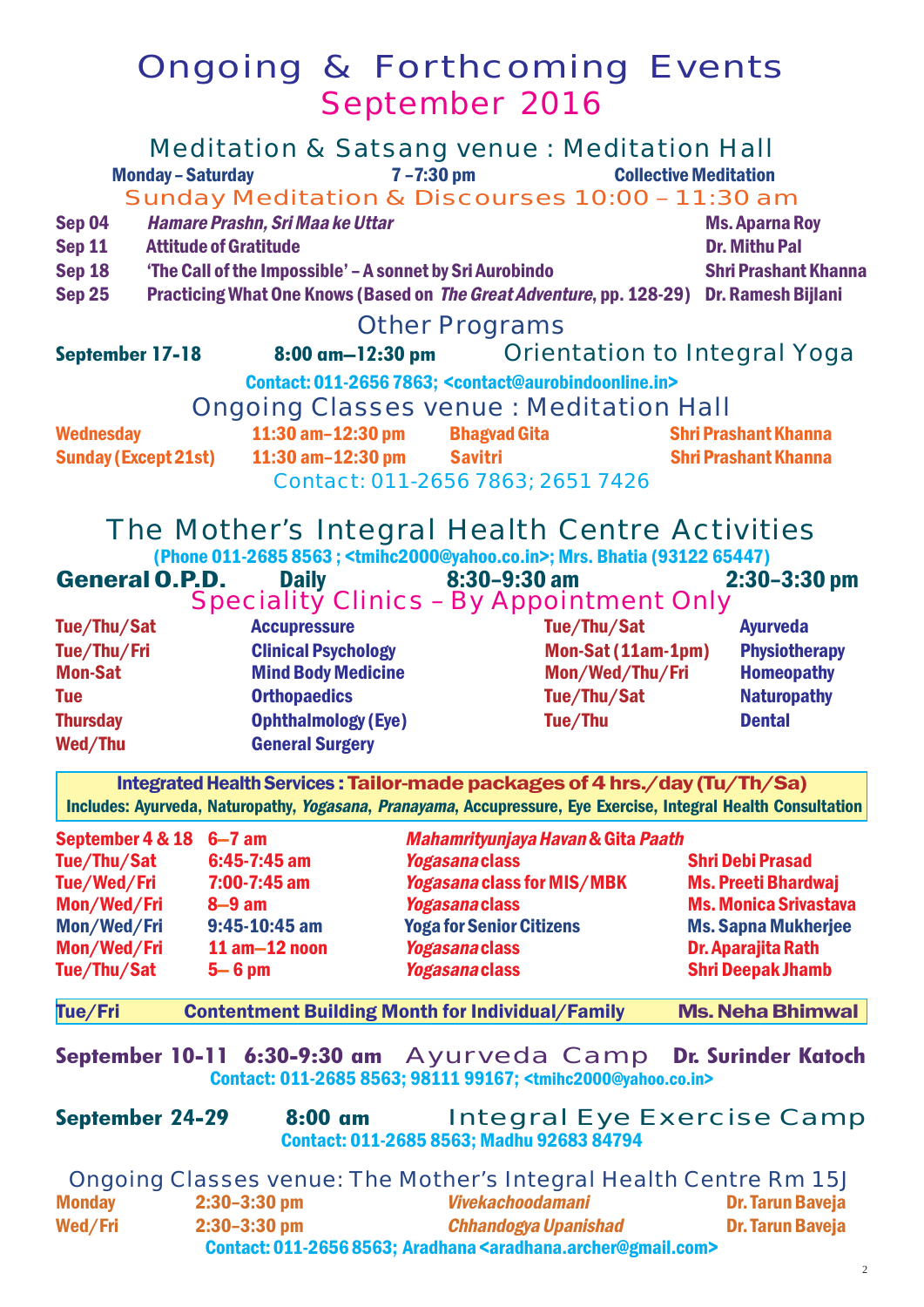# **Matri Kala Mandir CLASS SCHEDULE**

| Mon/Fri/Sat       | $3:00 - 6:00$ pm | <b>Hindusthani Classical Vocal</b>    | <b>Shri Kshitij Mathur</b>        |
|-------------------|------------------|---------------------------------------|-----------------------------------|
| Wed/Sat           | $3:30-6:30$ pm   | <b>Hindusthani Classical Vocal</b>    | <b>Shri Kshitij Mathur</b>        |
| Tue/Thu           | $4:00 - 5:00$ pm | <b>Hindusthani Classical Vocal</b>    | <b>Smt. Premsheela</b>            |
| <b>Mon to Sat</b> | 4:00-6:30 pm     | <b>Music for The Soul</b>             | <b>Km. Karunamayee</b>            |
| Wed/Fri           | 4:00-6:00 pm     | <b>Hindusthani Classical Vocal</b>    | <b>Shri Shiv Prasad Rao</b>       |
| Wed/Sat           | $3:30-6:30$ pm   | <b>Carnatic Vocal</b>                 | <b>Smt Jalaja Shankar</b>         |
| Wed/Thu           | $4:00 - 6:30$ pm | <b>Tabla</b>                          | <b>Shri Vijay Shankar Mishra</b>  |
| Wed/Fri           | 4:00-6:30 pm     | <b>Sitar</b>                          | <b>Shri Neel Ranjan Mukherjee</b> |
| Mon/Fri           | $3:30 - 5:30$ pm | <b>Flute</b>                          | <b>Shri Himanshu Dutt</b>         |
| Mon/Fri           | $3:30 - 5:30$ pm | <b>Violin</b>                         | <b>Dr. Ranjan Srivastav</b>       |
| Mon/Wed/Fri       | $3:30-6:00$ pm   | <b>Hawaian Guitar &amp; Key Board</b> | <b>Shri Neel Ranjan Mukherjee</b> |
| Tue/Thu           | $3:30 - 5:30$ pm | <b>Spanish Guitar</b>                 | <b>Shri Jagdish Kumar</b>         |
| Mon/Wed           | $4:00 - 6:00$ pm | <b>Bharata Natyam</b>                 | Smt Rajeswari Natarajan           |
| Tue/Thu           | $4:00 - 6:30$ pm | <b>Kathak Nritya</b>                  | <b>Smt. Raksha Singh</b>          |
| Wed/Sat           | $4:00 - 6:30$ pm | <b>Kathak Nritya</b>                  | <b>Km. Anjali Saini</b>           |
| Mon/Fri           | $3:30 - 5:00$ pm | Odissi Nritya                         | <b>Shri Dibakar Khuntia</b>       |
| Mon/Fri           | 4:00-5:30 pm     | <b>Painting</b>                       | <b>Smt. Tatini Sengupta Ray</b>   |
| Tue/Thu           | 4:00-6:00 pm     | <b>Painting</b>                       | <b>Shri Tapan Ch. Bhowmick</b>    |
| Tue/Thu/Sat       | $5:00 - 6:00$ pm | <b>Table Tennis</b>                   | <b>Shri Gulshan Rai Khera</b>     |
| <b>Mon to Sat</b> | $5:00 - 6:00$ pm | <b>Taekwondo</b>                      | <b>Shri Arshad Hashish</b>        |
| Tue/Thu/Sat       | $5:00 - 6:15$ pm | <b>Basketball (M.I.S. students)</b>   | <b>Shri Hridesh Rawal</b>         |

Contact: 011-3242 5661; 2656 7863; <matrikalamandir67@gmail.com>

## 2016 Camps in the Kumaon Himalayas

| <b>Sep 12-18</b>    | <b>Spiritual Retreat</b>  | <b>French</b>                  | <b>Namah</b>                  | <b>Madhuban, Ramgarh</b>   |
|---------------------|---------------------------|--------------------------------|-------------------------------|----------------------------|
| <b>Sep 19-25</b>    | <b>Kriya Yoga Retreat</b> | <b>English</b>                 | Per H. Wibe                   | <b>Madhuban, Ramgarh</b>   |
| <b>Sep 26-0ct 2</b> | <b>Spiritual Retreat</b>  | <b>Englsih</b>                 | <b>Deepti</b>                 | <b>Madhuban, Ramgarh</b>   |
| Sep 25-Oct 1        | <b>Outdoor Activities</b> | Matri Kiran Vidyalaya          |                               | <b>Madhuban, Ramgarh</b>   |
| <b>Sep 14-17</b>    | <b>Spiritual Retreat</b>  | Eng/Hindi                      | <b>Art of Living</b>          | <b>Van Niwas, Nainital</b> |
| <b>Sep 18-25</b>    | <b>Spiritual Retreat</b>  | <b>French</b>                  | <b>Namah</b>                  | <b>Van Niwas, Nainital</b> |
| <b>Sep 24-30</b>    | <b>Study Camp</b>         | <b>Gujarati</b>                | <b>Dr. Bharat Singh Jhala</b> | <b>Van Niwas, Nainital</b> |
| Sep 26-0ct 1        | <b>Youth Camp</b>         | Matri Kiran Vidyalaya, Gurgaon |                               | <b>Van Niwas, Nainital</b> |

CONTACT: 011-2656 7863; 2652 4810; <aurocamps@aurobindoonline.in>

## Important Days in the Ashram

| <b>2 September (Friday)</b> |                        |                                                                                   | <b>Anniversary of Shri Surendra Nath Jauhar's Mahasamadhi Day</b> |
|-----------------------------|------------------------|-----------------------------------------------------------------------------------|-------------------------------------------------------------------|
| <b>PROGRAMME</b>            |                        |                                                                                   |                                                                   |
| 06:15 am                    | <b>Flower offering</b> |                                                                                   | Chacha ji's samadhi                                               |
| $07:00$ am                  | <b>Invocation</b>      |                                                                                   | <b>Meditation Hall</b>                                            |
| $09:15$ am                  | <b>Havan</b>           |                                                                                   | Chacha ji's samadhi                                               |
| 06:30 pm                    |                        | <b>Lights of Aspiration</b>                                                       | <i><b>Samadhi Lawn</b></i>                                        |
| 06:45 pm                    |                        | <b>Songs offering by Karuna Didi</b>                                              | <b>Meditation Hall</b>                                            |
|                             |                        | <b>Reading by Tara didi</b>                                                       |                                                                   |
| 07:40 P.M.                  | <b>Prasad</b>          |                                                                                   |                                                                   |
|                             |                        | Contact: 011-2656 7863; <contact@aurobindoonline.in></contact@aurobindoonline.in> |                                                                   |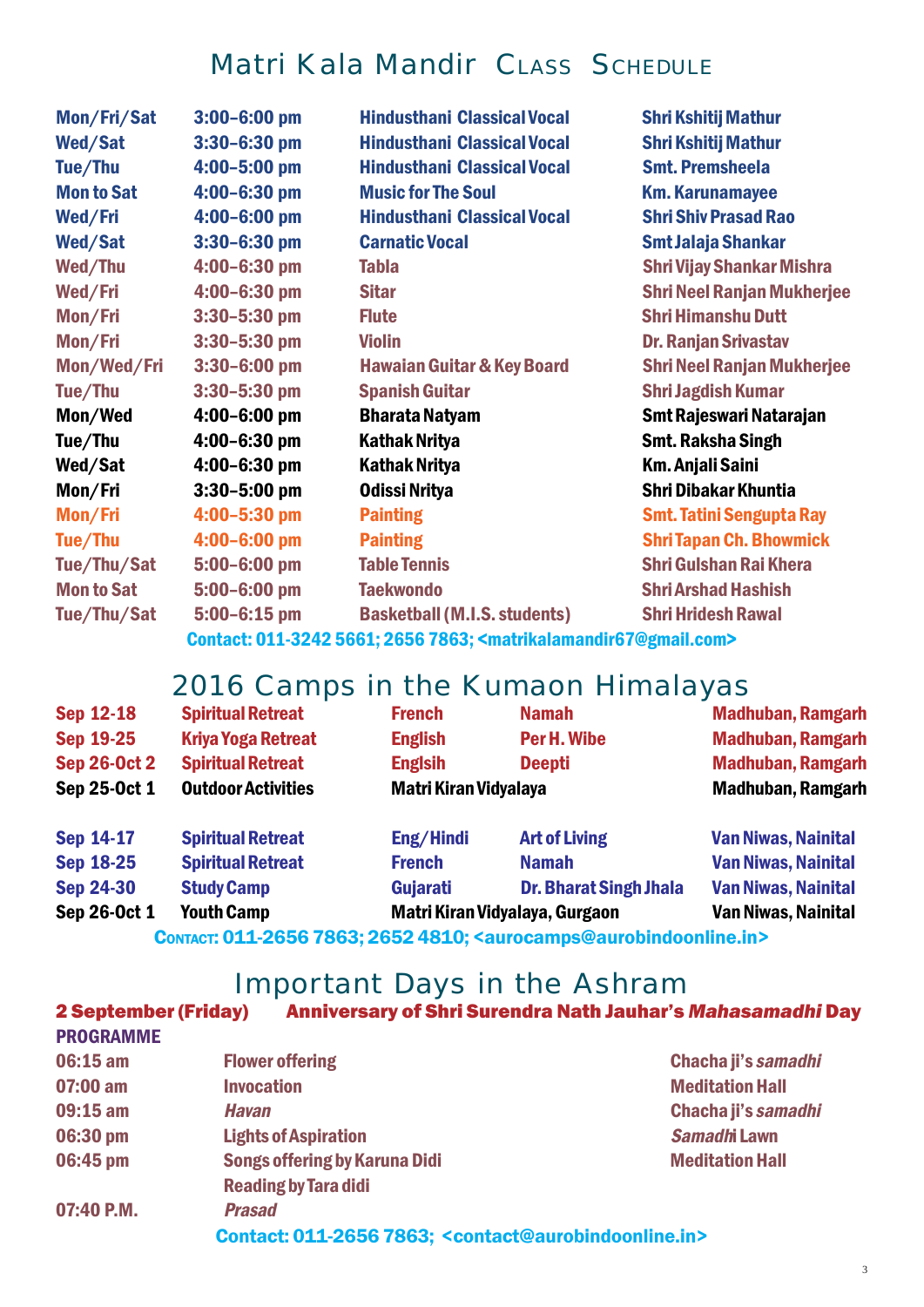# The Systems of Yoga (3)

The triple Path of devotion, knowledge and works attempts the province which Rajayoga leaves unoccupied. It differs from Rajayoga in that it does not occupy itself with the elaborate training of the whole mental system as the condition of perfection, but seizes on certain central principles, the intellect, the heart, the will, and seeks to convert their normal operations by turning them away from their ordinary and external preoccupations and activities and concentrating them on the Divine. It differs also in this,—and here from the point of view of an integral Yoga there seems to be a defect,—that it is indifferent to mental and bodily perfection and aims only at purity as a condition of the divine realisation. A second defect is that as actually practised it chooses one of the three parallel paths exclusively and almost in antagonism to the others instead of effecting a synthetic harmony of the intellect, the heart and the will in an integral divine realisation.

The Path of Knowledge aims at the realisation of the unique and supreme Self. It proceeds by the method of intellectual reflection, *vicâra*, to right discrimination, *viveka*. It observes and distinguishes the different elements of our apparent or phenomenal being and rejecting identification with each of them arrives at their exclusion and separation in one common term as constituents of *Prakriti*, of phenomenal Nature, creations of Maya, the phenomenal consciousness. So it is able to arrive at its right identification with the pure and unique Self which is not mutable or perishable, not determinable by any phenomenon or combination of phenomena. From this point the path, as ordinarily followed, leads to the rejection of the phenomenal worlds from the consciousness as an illusion and the final immergence without return of the individual soul in the Supreme.

But this exclusive consummation is not the sole or inevitable result of the Path of Knowledge. For, followed more largely and with a less individual aim, the method of Knowledge may lead to an active conquest of the cosmic existence for the Divine no less than to a transcendence. The point of this departure is the realisation of the supreme Self not only in one's own being but in all beings and, finally, the realisation of even the phenomenal aspects of the world as a play of the divine consciousness and not something entirely alien to its true nature. And on the basis of this realisation a yet further enlargement is possible, the conversion of all forms of knowledge, however mundane, into activities of the divine consciousness utilisable for the perception of the one and unique Object of knowledge both in itself and through the play of its forms and symbols. Such a method might well lead to the elevation of the whole range of human intellect and perception to the divine level, to its spiritualisation and to the justification of the cosmic travail of knowledge in humanity.

The Path of Devotion aims at the enjoyment of the supreme Love and Bliss and utilises normally the conception of the supreme Lord in His personality as the divine Lover and enjoyer of the universe. The world is then realised as a play of the Lord, with our human life as its final stage, pursued through the different phases of self-concealment and self-revelation. The principle of Bhakti Yoga is to utilise all the normal relations of human life into which emotion enters and apply them no longer to transient worldly relations, but to the joy of the All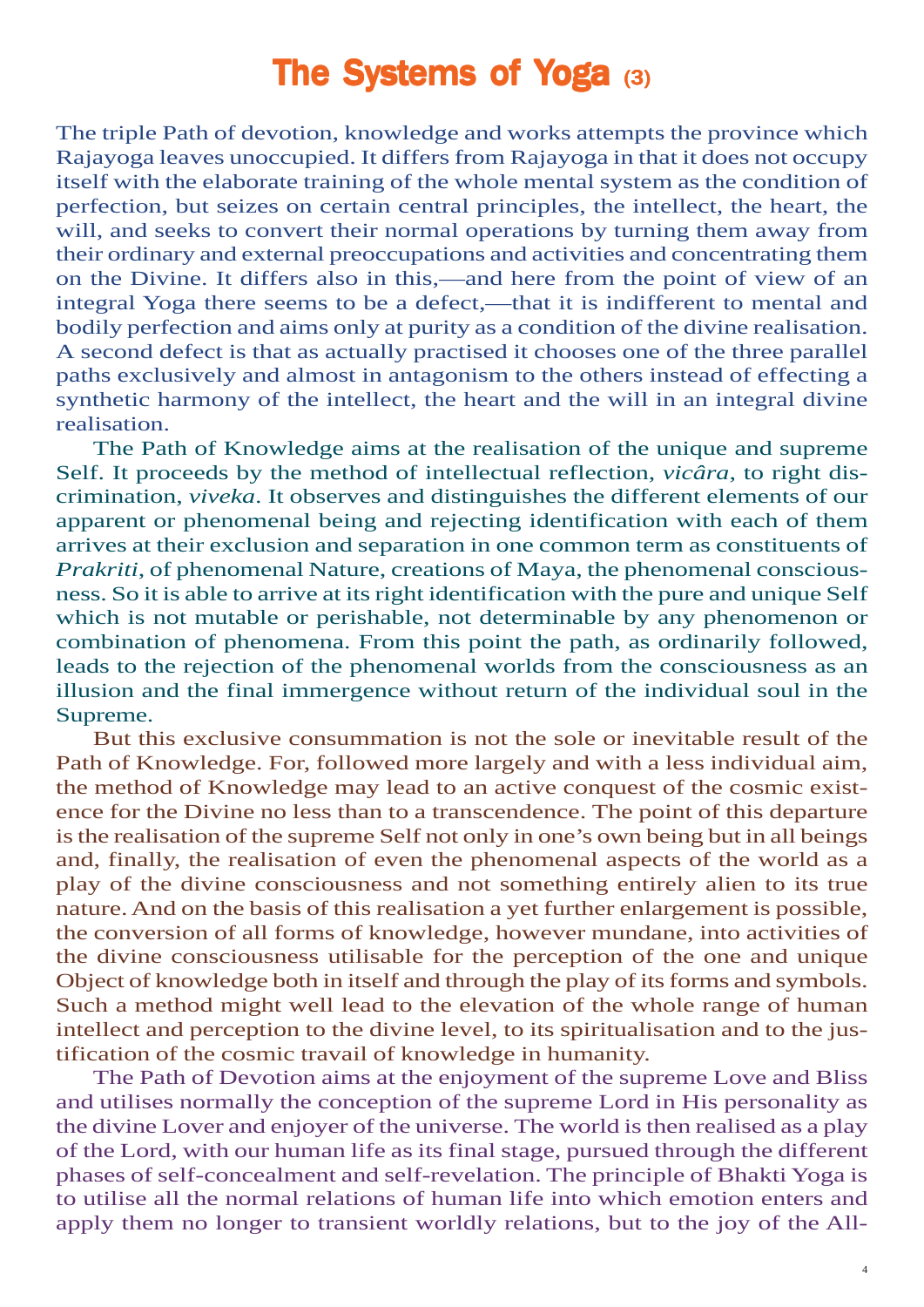Loving, the All-Beautiful and the All-Blissful. Worship and meditation are used only for the preparation and increase of intensity of the divine relationship. And this Yoga is catholic in its use of all emotional relations, so that even enmity and opposition to God, considered as an intense, impatient and perverse form of Love, is conceived as a possible means of realisation and salvation. This path, too, as ordinarily practised, leads away from world existence to an absorption, of another kind than the Monist's, in the Transcendent and Supra-cosmic.

But, here too, the exclusive result is not inevitable. The Yoga itself provides a first corrective by not confining the play of divine love to the relation between the supreme Soul and the individual, but extending it to a common feeling and mutual worship between the devotees themselves united in the same realisation of the supreme Love and Bliss. It provides a yet more general corrective in the realisation of the divine object of Love in all beings not only human but animal, easily extended to all forms whatsoever. We can see how this larger application of the Yoga of Devotion may be so used as to lead to the elevation of the whole range of human emotion, sensation and aesthetic perception to the divine level, its spiritualisation and the justification of the cosmic labour towards love and joy in our humanity.

The Path of Works aims at the dedication of every human activity to the supreme Will. It begins by the renunciation of all egoistic aim for our works, all pursuit of action for an interested aim or for the sake of a worldly result. By this renunciation it so purifies the mind and the will that we become easily conscious of the great universal Energy as the true doer of all our actions and the Lord of that Energy as their ruler and director with the individual as only a mask, an excuse, an instrument or, more positively, a conscious centre of action and phenomenal relation. The choice and direction of the act is more and more consciously left to this supreme Will and this universal Energy. To That our works as well as the results of our works are finally abandoned. The object is the release of the soul from its bondage to appearances and to the reaction of phenomenal activities. Karmayoga is used, like the other paths, to lead to liberation from phenomenal existence and a departure into the Supreme. But here too the exclusive result is not inevitable. The end of the path may be, equally, a perception of the Divine in all energies, in all happenings, in all activities, and a free and unegoistic participation of the soul in the cosmic action. So followed it will lead to the elevation of all human will and activity to the divine level, its spiritualisation and the justification of the cosmic labour towards freedom, power and perfection in the human being.

We can see also that in the integral view of things these three paths are one. Divine Love should normally lead to the perfect knowledge of the Beloved by perfect intimacy, thus becoming a path of Knowledge, and to divine service, thus becoming a path of Works. So also should perfect Knowledge lead to perfect Love and Joy and a full acceptance of the works of That which is known; dedicated Works to the entire love of the Master of the Sacrifice and the deepest knowledge of His ways and His being. It is in this triple path that we come most readily to the absolute knowledge, love and service of the One in all beings and in the entire cosmic manifestation.

– *Sri Aurobindo*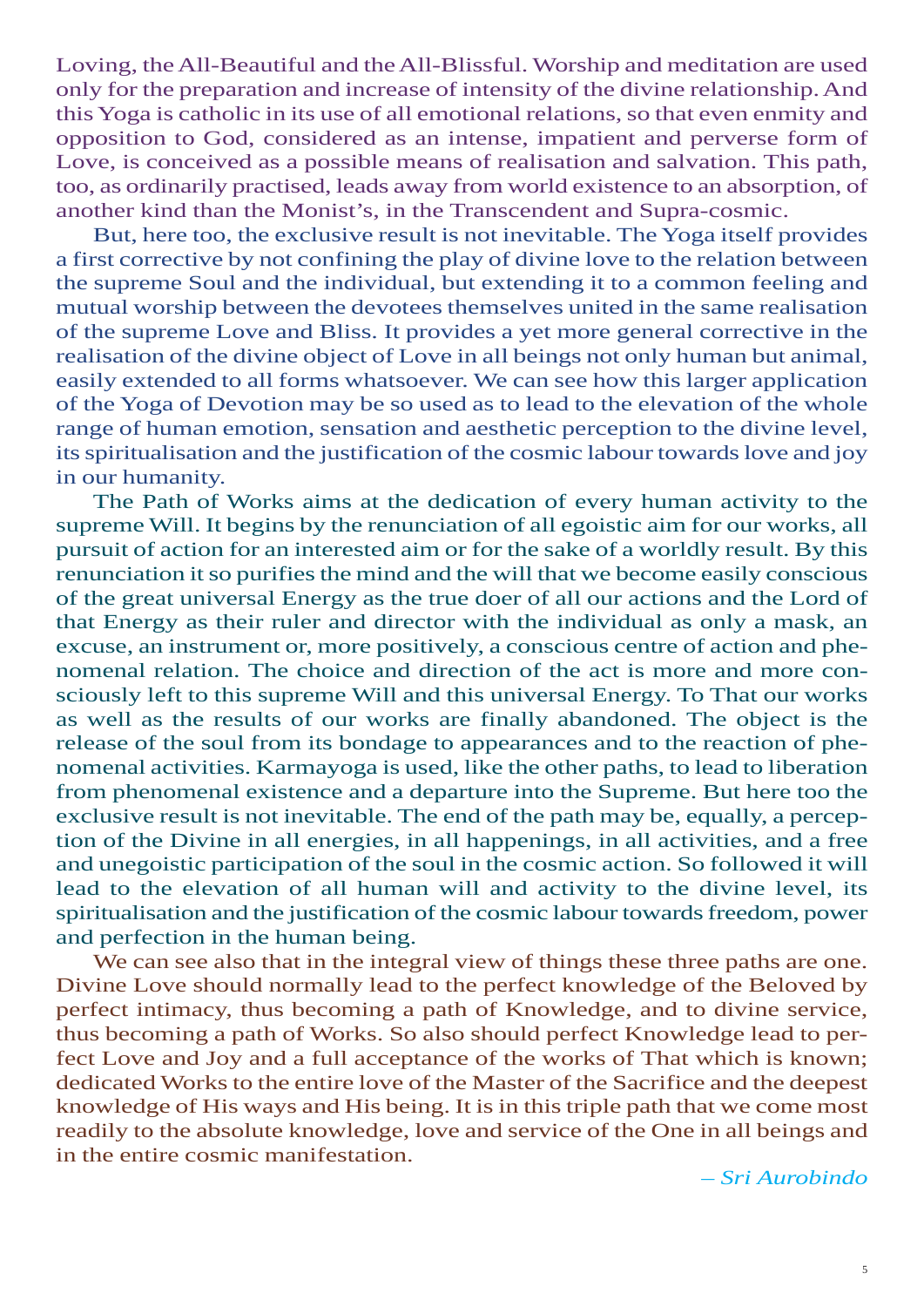## Activities during July 16 – August 15, 2016

*BHAJAN SANDHYA* : On 16<sup>th</sup> July, a program of classical vocal music was presented by Smt. Mandakini Swain in the Meditation Hall. She sang *Raag Puriya Dhanashree vilambit kheyal* with *ek taal* and *drut kheyal* with *drut ek taal*. She was accompanied by Shri Jitendra Swain on tabla, by Smt. Shruti on harmonium and, by Sushree Supriya and Shri Shivam Bharadwaj in vocal rendering.



**INTEGRAL EYE EXERCISE CAMP** : The 110th Integral Eye Exercise Camp was conducted at The Mother's Integral Health Centre from July 23-28, 2016. Attendees' feedback was commendably positive as is evident from comments such as: "It is really a great experience"; "It was wonderful. The best thing was everyone was friendly with all"; "Thank you. It was a great experience. Our second time"; "My eyes have become much better. I look forward to coming here again"; "My son on the very first day of session was reading from 11 feet but by the end of session he is able to read from 15 feet."

#### **VISITORS FROM SPAIN** : A group of 25 yoga enthusiasts from Spain led by Shri



Pardyuman Singh paid a visit to the Ashram on the afternoon of 9th August, 2016. Dr. Ramesh Bijlani introduced them to the life-affirming philosophy of Sri Aurobindo and the Mother, and its relevance for living a happy, healthy and fulfilling life. They also took part in a demonstration-cum-workshop of yogasanas & *pranayama*, and attended a session of devotional music, mantra chanting, and guided meditation. Shri Singh vocalized the Ashram expe-

rience for the group as 'one of the best parts of their India trip'.

#### **M.I.S. CELEBRATES FORTHCOMING BIRTHDAY OF ITS FOUNDER** : As a prelude to the



celebration for the birthday anniversary of Shri Surendra Nath Jauhar (widely known as Chacha ji), the founder of Sri Aurobindo Ashram-Delhi Branch and The Mother's International School (MIS), senior wing students of MIS through a series of apt recitations unveiled the exemplary life, lofty character, and monumental work accomplished by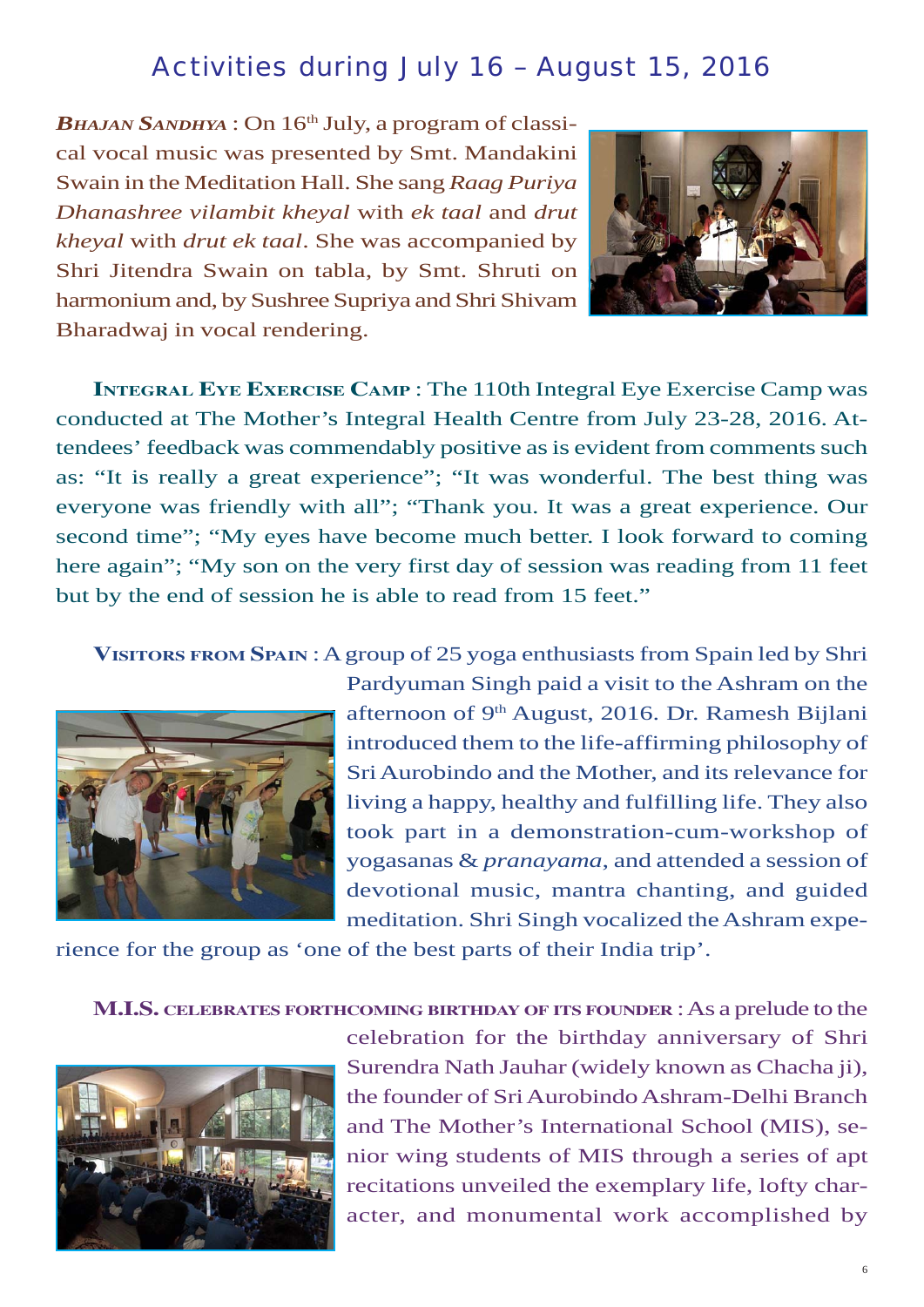Chacha ji during a function on August 12 in the Meditation Hall of the Ashram. Reference was made to the founding of MIS on 23 April 1956 with 4 students



and 1 teacher. Within one year, the school had 200 students and 20 teachers. Today MIS has about 2,400 students from Nursery to class XII and is recognized as one of the best schools in the National Capital Region. During the function, annual magazine *Navchetna* of the MIS was also released by Shri Pranjal Jauhar, Chairman of the school Management Committee.

Junior wing of the MIS held its own function in the Hall of Grace later in the

forenoon. The program started with meditation to the Mother's Music, followed by recitations and a dance item set to the tune of a patriotic song by the MIS students. An interschool patriotic songs com-



petition with participation of 10 Delhi schools was thereafter held. Delhi Public



School, Vasant Vihar, secured first place and St. Mary's of Safdarjang Development Area (SDA) was adjudged to be second by an illustrious team of

judges comprising of

Sangeet Ratna Pt. Barun Kumar Pal, Sitar Maestro Pt. Prateek Chaudhury, and Vocalist Dr. Ira Mukherjee. It may be appropriate to mention here that MIS does not traditionally compete for any prize in this competition. The chief guest, Shri P.P. Shrivastava IAS (Retd.) gave away the prizes to the talented students.



**113TH BIRTH ANNIVERSARY OF SHRI SURENDRA NATH JAUHAR 'FAQUIR**', founder of

Sri Aurobindo Ashram-Delhi Branch and associated institutions, on August 13 began with invocation of the divine Presence by Km. Karunamayee in the Meditation Hall. Later In the forenoon, a *havan* was conducted at Chachaji's *samadhi*, followed by flower offering by Ashram residents and visitors. In the evening, Karuna ji sang several songs especially



favored by Chacha ji. Tara didi then read tributes paid to Chacha ji soon after he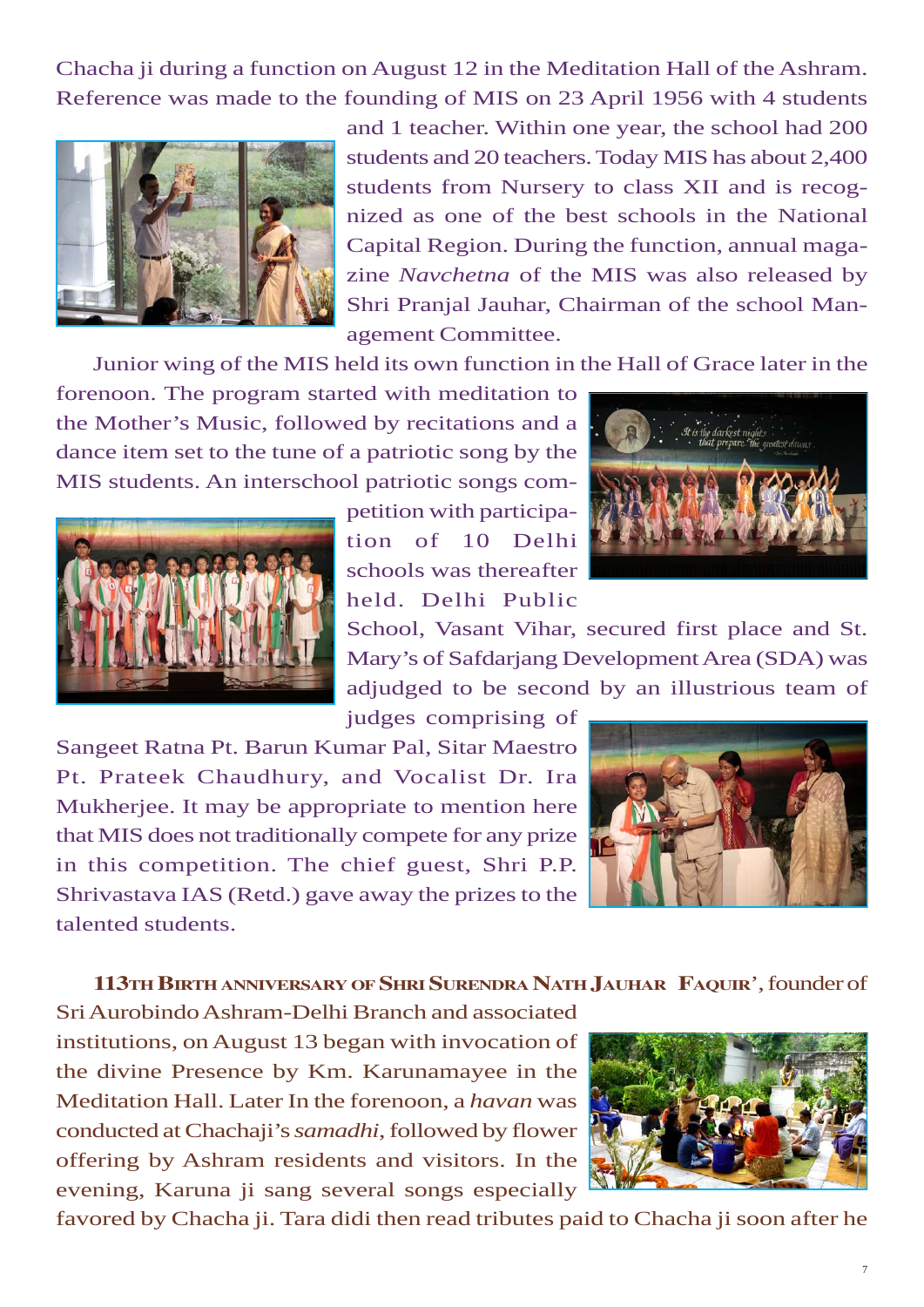

left his body by several persons including Mr. A. Rama Rao, Shri M.L. Parashar, Justice Rangarajan, Justice Shiv Dayal and Shri Triyugi Narain Verma.

He was especially eulogized for his hard work, democratic approach, affection for all without any discrimi-

nation on grounds of caste, color or creed, and above all for his dedication to Sri Aurobindo and The Mother. He was also remembered for his keen sense



Chacha ji's room in Faquir Kutir

of humour, and the ability to drive home philosophical & spiritual points through simple stories and jokes.

CHACHA JI'S BIRTH ANNIVERSARY AT MADHUBAN : On Chachaji's birth anniversary day, August 13, the resident devotees of Madhuban, Sri Aurobindo Ashram-Delhi Branch's Himalayan Centre, gathered for a self-searching session exploring their individual and collective aspiration & sincerity for the goals of the Integral Yoga of Sri Aurobindo and the Mother. The session concluded with readings from Chacha ji's book, *Sparkling Humour*. Screening of the documentary 'A New Birth' and the movie '*Ek Mashal, Ek Mishal*' was held in the afternoon in the Prashanti Hall. In the evening, lights of aspiration were kindled outside Prabhu Sthal followed by meditation with Mother's organ music.

The third *D.N. Jhunjhunwala Memorial Lecture* was delivered by Dr. Jyotindra M. Dave, Director of Swaminarayan Shodh Sansthan, Swaminarayan Akshardham of New Delhi, on 14 August 2016 in the Meditation Hall on *Aaj ke sandarbh mein Gita kaa saar Sri Arvind ke anusaar* (Salient features of the Gita for the modern era according to Sri Aurobindo). After praising the greatness of India and Hinduism in spirituality, he established the historical context of the Mahabharata war. Gita, a small but the most important part of Mahabharata, lays down the spiritual foundation of justice and *dharma*, and at its end Lord Krishna says, "So have I expounded to thee a knowledge more secret than the secret; reflect on it fully, then do as thou wouldst" (18:63) giving Arjuna the option to enjoin this war for justice of his own free will. Dr. Dave also added that though human life has traditionally been compared to a bubble and *moksha* or liberation possible only in heaven, Sri Aurobindo has advanced the prospect of liberation and bliss in a life divine here on the earth itself, and heaven to be only a waystation in a long journey, not the final destination or abode.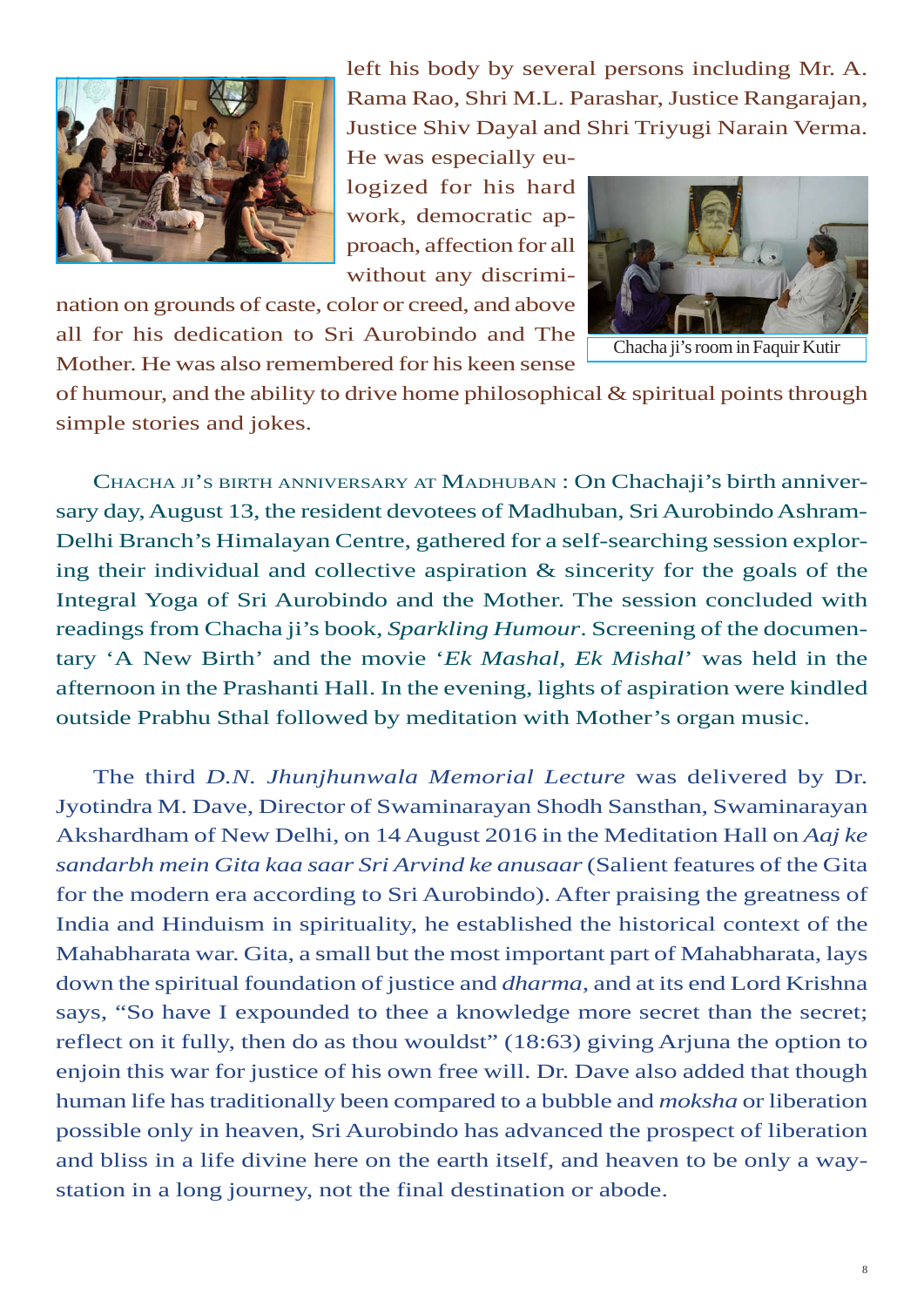**SRIAUROBINDO S 144TH BIRTH ANNIVERSARY AND INDIA S 70TH INDEPENDENCE DAY** were celebrated on August 15.



The day began with *Prabhat Pheri*, walking around the campus singing the glory of the Lord, as usual led by Sukhendu, followed by invocation of Sri Aurobindo and the Mother in the Meditation



Hall by Km. Karunamayee. Later in the forenoon,

Mirambika school teaching staff presented a musical offering interspersed with readings by Tara didi. Dr. Makarand Paranjape thereafter delivered a scholarly exposition on Sri Aurobindo's *The Secret of the Veda*. He said that survival of the Vedic hymn chants by the oral tradition from antiquity through millennia to the present day was a great feat of memory. Dr. Paranjape stated that according to Sri

Aurobindo, Vedas have two main clusters of legends: those related to the Sun and *Agni* or Fire (symbols of light or knowledge), and those related to Indra (rain), Varun (water) and other gods. The temptations and distractions that take us away from light are the enemies of light. In the Vedas, cows, the symbol of light, are kidnapped by the enemies of light, and have to be rescued by gods. The whole of *sadhana* (spiritual discipline) is about rescuing our higher nature from the pull and hegemony of the lower. Thus the Vedas give us deep mystical truths in symbolic language, and their symbolism was properly unravelled by Sri Aurobindo in *The Secret of the Veda*.

After the talk, a film, 'The Life of Sri Aurobindo' produced by Lopa Mukherjee was screened in the Hall of Joy. In the afternoon, the students of Matri Kala Mandir made a musical offering in the Meditation Hall, and a cultural program

was presented by youngsters in the Hall of Grace. Major part of the program was based on physical exercises. In integral yoga, development of the physical has an important place because it forms the material base for all endeavours. The physical demonstration consisted of slow and rhythmic movements based on yogasanas, and then picked up speed with P.T. and several pyramids. Other items



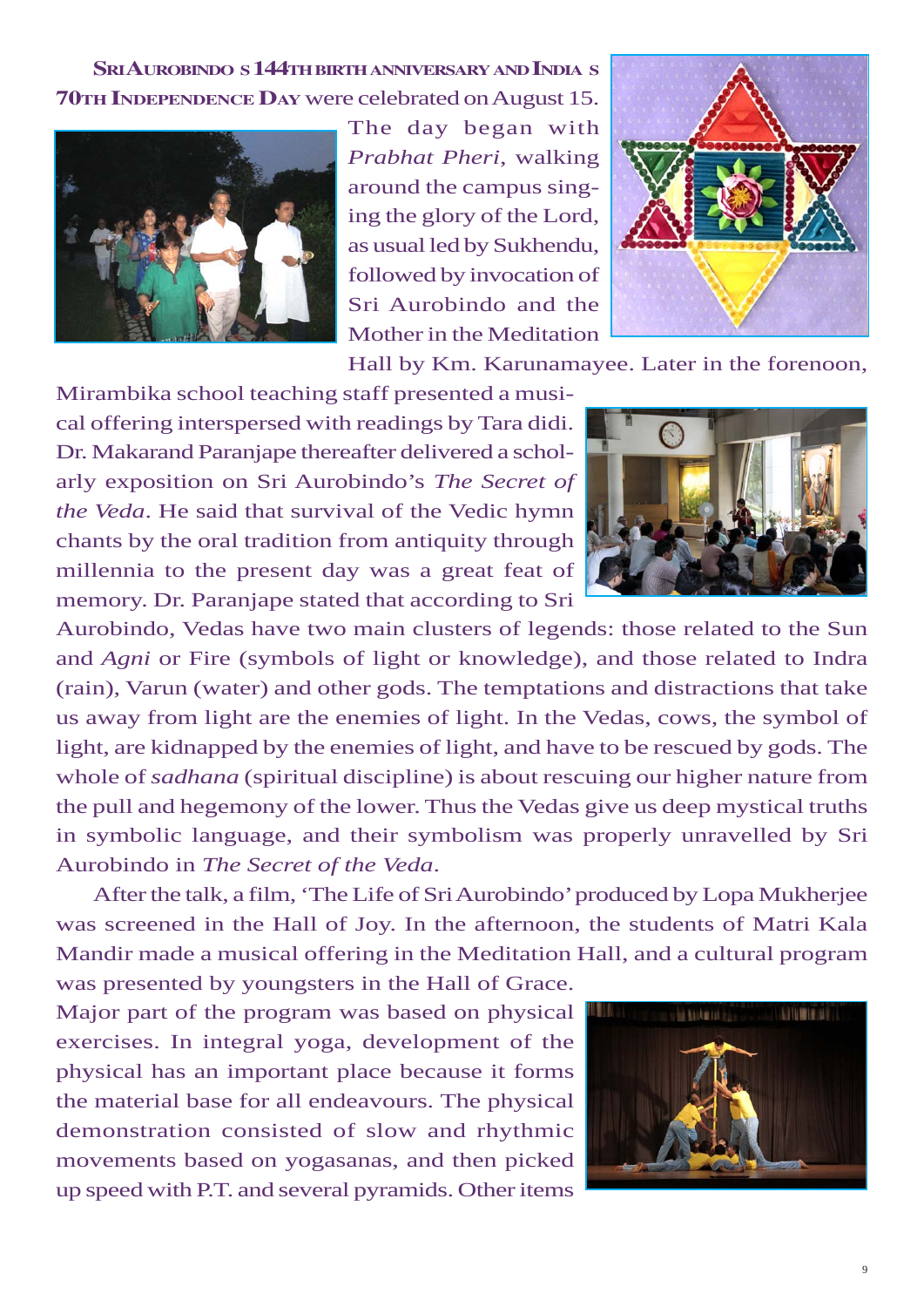

included a dance set to A.R. Rahman's song, *Maa tujhe salaam*, a moving slide-show and skit on child labour, and another slide-show on Sri Aurobindo. The program ended with:

#### **Students' Prayer**

Make of us the hero warriors we aspire to become. May we fight successfully the great battle of the fu-

ture that is to be born, against the past that seeks to endure; so that the new things may manifest and we may be ready to receive them.

– *The Mother*, 6 January 1952

In the evening, after the traditional March-past and singing of *Vande Mataram*,



*Lawn*. Thereafter a program of musical homage to Sri Aurobindo coupled with reading of appropriate passages by Tara Didi was held in



the Meditation Hall. The auspicious day program ended with distribution of *Prasad* to all attendees.

### 15TH AUGUST AT MADHUBAN: On 15<sup>th</sup> August, Sri Aurobindo's and India's

birth anniversaries, a reading session of Sri Aurobindo's *Savitri* was held at the Guru Sthal in the forenoon. In the



afternoon residents of Madhuban as well as visitors participated in the March-past and hoisting of Ashram Flag while *Vande Mataram* was broadcast in the background. This was followed by screening of a movie on the life of Sri Aurobindo enacted by



The Mother's International School students (produced for the 125<sup>th</sup> birth anniversary of Sri Aurobindo). Lights of aspiration were kindled at Guru Sthal and at the Garden of Love near Prashanti Hall, followed by meditation at Guru Sthal.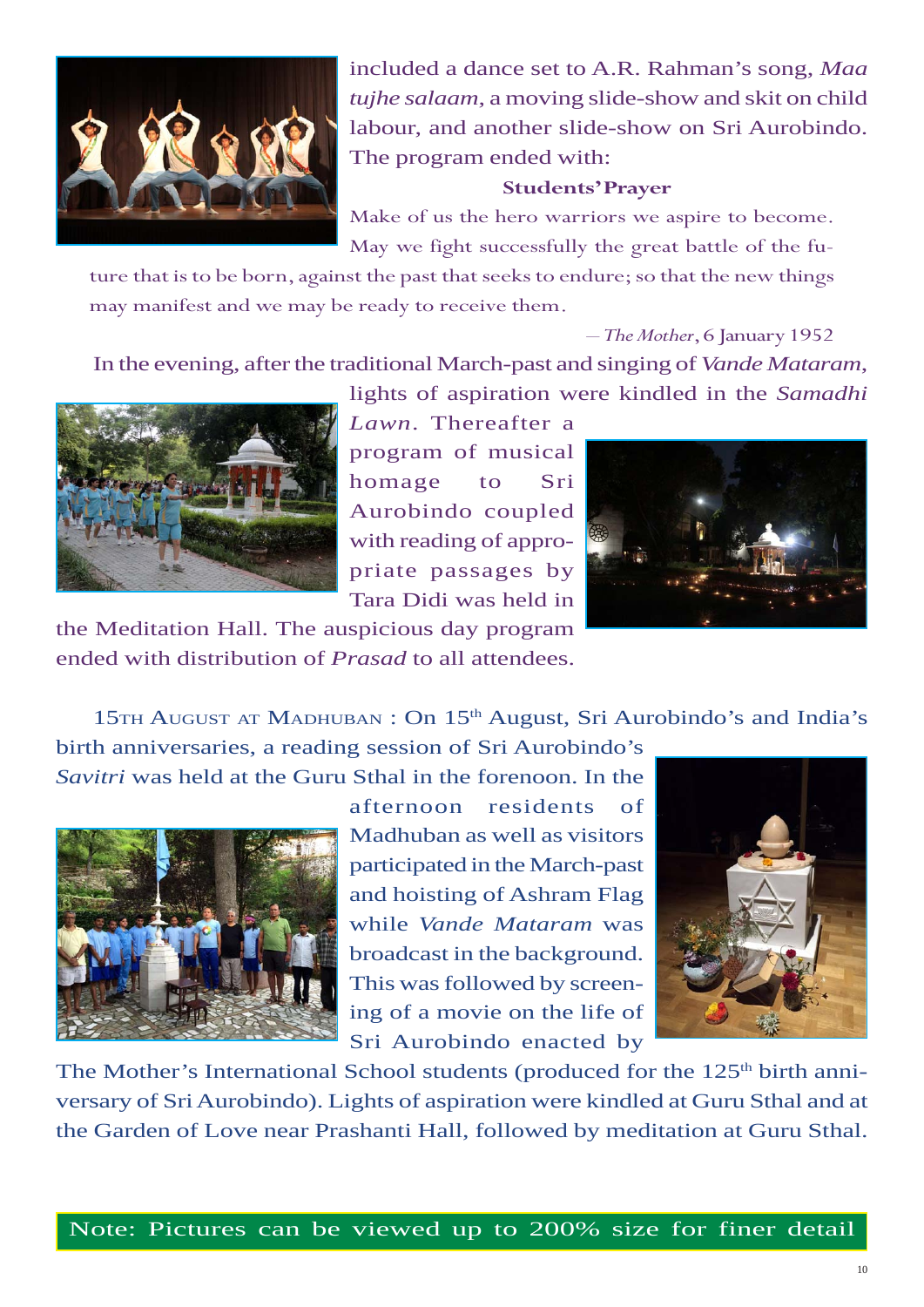## THE IDEAL OF HUMAN UNITY

CHAPTER XXXIII INTERNATIONALISM AND HUMAN UNITY

The great necessity, then, and the great difficulty is to help this idea of humanity which is already at work upon our minds and has even begun in a very slight degree to influence from above our actions, and turn it into something more than an idea, however strong, to make it a central motive and a fixed part of our nature. Its satisfaction must become a necessity of our psychological being, just as the family idea or the national idea has become each a psychological motive with its own need of satisfaction. But how is this to be done? The family idea had the advantage of growing out of a primary vital need in our being and therefore it had not the least difficulty in becoming a psychological motive and need; for our readiest and strongest mental motives and psychological needs are those which grow out of our vital necessities and instincts. The clan and the tribe ideas had a similar origin, less primary and compelling, and therefore looser and more dissoluble; but still they arose from the vital necessity in human nature for aggregation and the ready basis given to it by the inevitable physical growth of the family into clan or tribe. These were natural aggregations, evolutionary forms already prepared on the animal level.

The nation idea, on the contrary, did not arise from a primary vital need, but from a secondary or even tertiary necessity which resulted not from anything inherent in our vital nature, but from circumstances, from environmental evolution; it arose not from a vital, but from a geographical and historical necessity. And we notice that as one result it had to be created most commonly by force, force of circumstances partly, no doubt, but also by physical force, by the power of the king and the conquering tribe converted into a military and dominant State. Or else it came by a reaction against force, a revolt against conquest and domination that brought a slow or sudden compactness to peoples who, though geographically or even historically and culturally one, had lacked power of cohesion and remained too conscious of an original heterogeneity or of local and regional and other divisions. But still the necessity was there and the nation form after many failures and false successes got into being, and the psychological motive of patriotism, a sign of the growth of a conscious national ego, arose in the form as the expression of its soul and the guarantee of its durability. For without such a soul, such a psychological force and presence within the frame, there can be no guarantee of durability. Without it, what circumstances have created, circumstances easily will destroy. It was for this reason that the ancient world failed to create nations, except on a small scale, little clans and small regional nations of brief duration and usually of loose structure; it created only artificial empires which went to pieces and left chaos behind them.

What then of this international unity now in the first obscure throes of the pre-formatory state resembling a ferment of cells drawing together for amalgamation? What is the compelling necessity behind it? If we look at outward things only, the necessity is much less direct and much less compelling than any that preceded it. There is here no vital necessity; mankind as a whole can get on well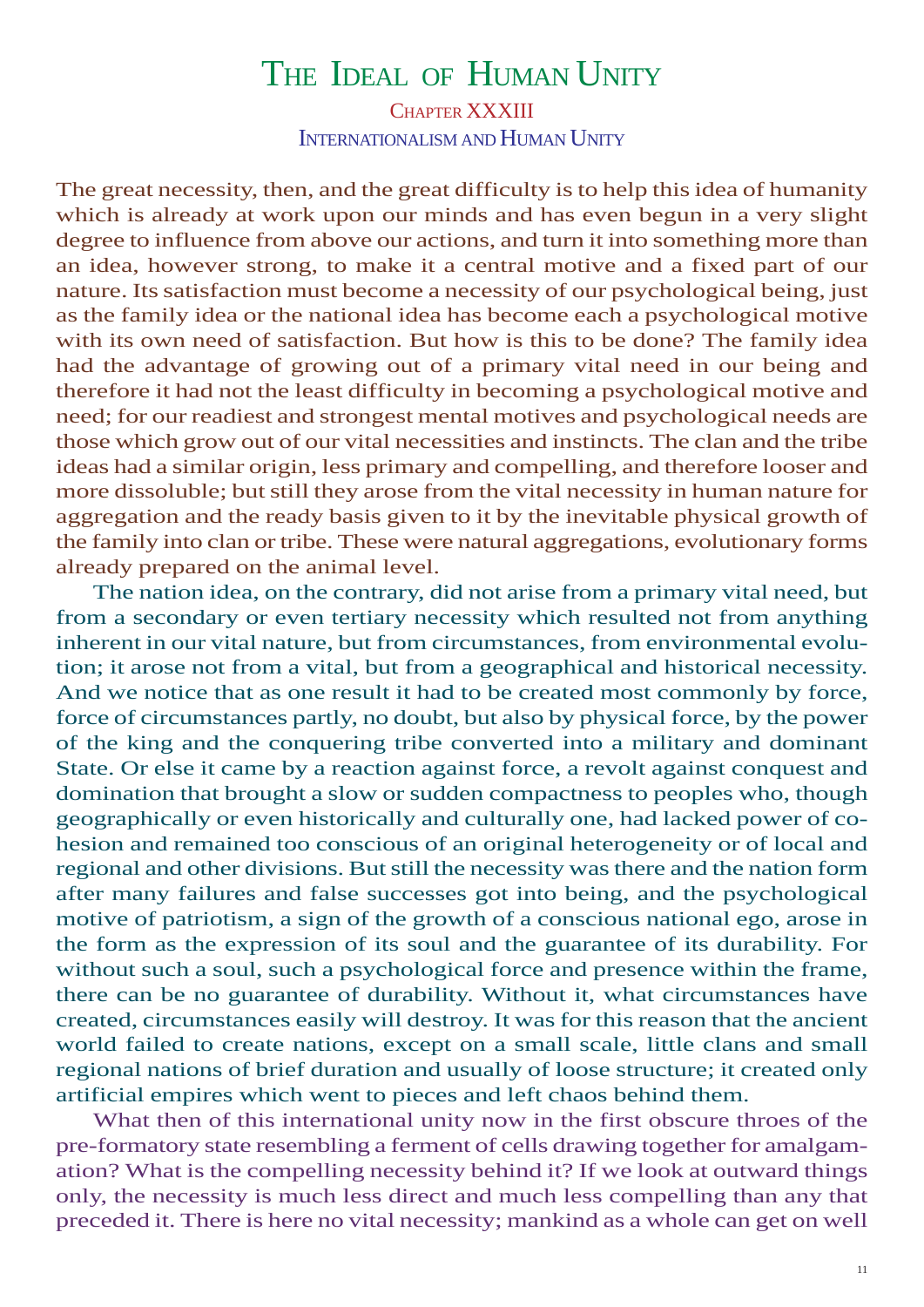enough without international unity, so far as mere living goes; it will not be at all a perfect, rational or ideal collective living of the race,—but after all where is there yet any element in human life or society which is perfect, rational or ideal? As yet at least none; still we get on somehow with life, because the vital man in us, who is the dominant element in our instincts and in our actions, cares for none of these things and is quite satisfied with any just tolerable or any precariously or partly agreeable form of living, because that is all to which he is accustomed and all therefore that he feels to be necessary. The men who are not satisfied, the thinkers, the idealists, are always a minority and in the end an ineffectual minority, because though always in the end they do get their way partly, their victory yet turns into a defeat; for the vital man remains still the majority and degrades the apparent success into a pitiful parody of their rational hope, their clear-sighted ideal or their strong counsel of perfection.

The geographical necessity for a unification of this kind does not exist, unless we consider that it has been created through the drawing closer together of the earth and its inhabitants by Science and her magical lessening of physical distances and attenuation of barriers. But whatever may happen in the future, this is as yet not sufficient; earth is still large enough and her divisions still real enough for her to do without any formal unity. If there is any strong need, it may be described—if such an epithet can be applied to a thing in the present and the future—as a historical necessity, that is, a need which has arisen as the result of certain actual circumstances that have grown up in the evolution of international relations. And that need is economic, political, mechanical, likely under certain circumstances to create some tentative or preliminary framework, but not at first a psychological reality which will vivify the frame. Moreover, it is not yet sufficiently vital to be precisely a necessity; for it amounts mainly to a need for the removal of certain perils and inconveniences, such as the constant danger of war, and at most to the strong desirability of a better international coordination.

But by itself this creates only a possibility, not even a moral certainty, of a first vague sketch and loose framework of unity which may or may not lead to something more close and real. But there is another power than that of external circumstance which we have a right to take into consideration. For behind all the external circumstances and necessities of which we are more easily aware in Nature, there is always an internal necessity in the being, a will and a design in Nature itself which precedes the outward signals of its development and in spite of all obstacles and failures must in the long end inevitably get itself realised. Nowadays we can see this truth everywhere in Nature down to her lowest forms; a will in the very seed of the being, not quite conscious or only partially conscious in the form itself, but still present there in Nature. It is subconscious or even inconscient if you like, but it is still a blind will, a mute idea which contains beforehand the form it is going to create, is aware of a necessity other than the environmental, a necessity contained in the very being itself, and creates persistently and inevitably a form that best answers to the necessity, however we may labour to interfere with or thwart its operations.

This is true biologically, but it is also, though in a more subtle and variable way, psychologically true. Now the very nature of man is that of an individual who on one side is always emphasising and developing his individual being to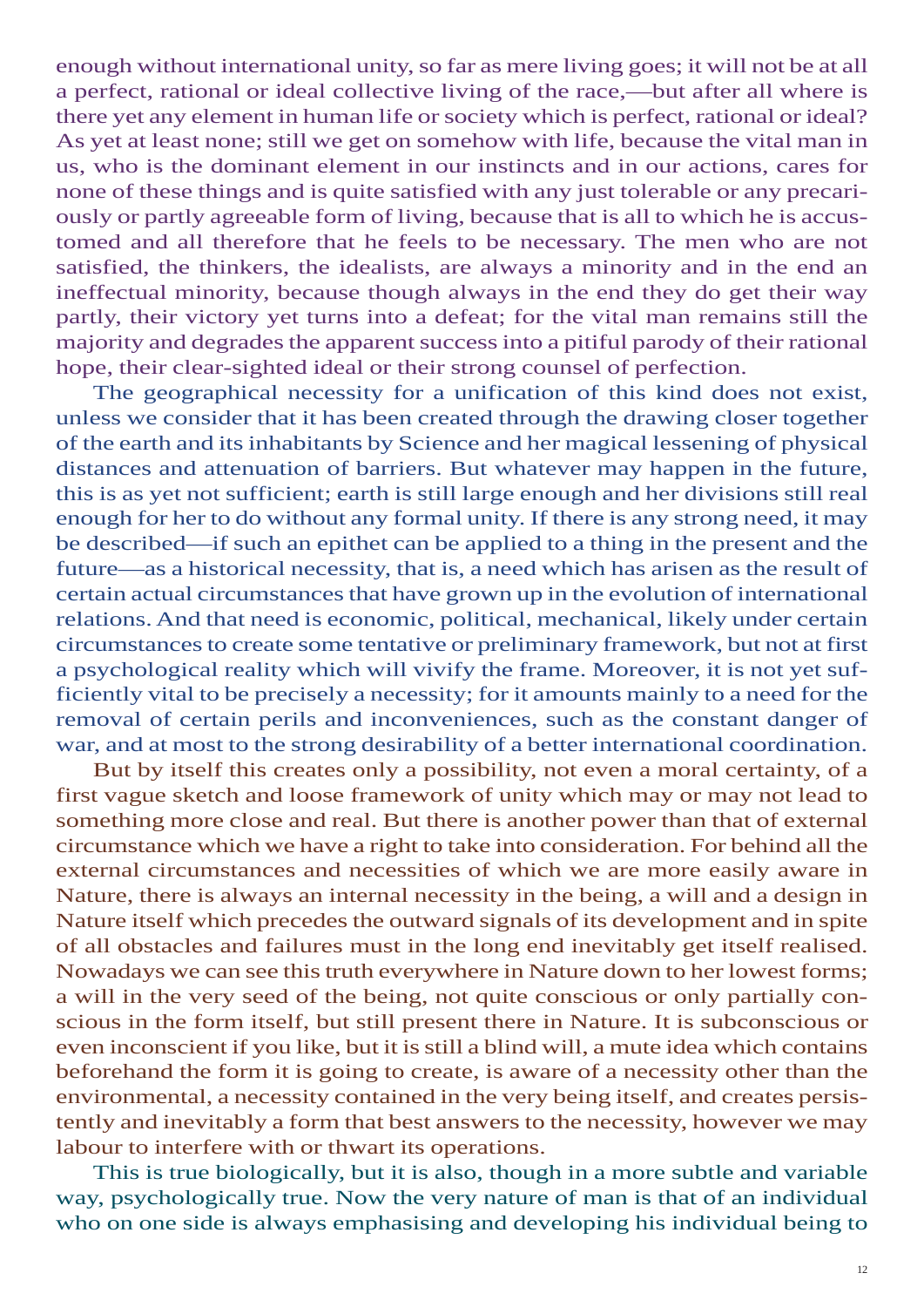the extent of his power but who is also driven by the Idea or Truth within him to unify himself with others of his species, to join himself to them or agglutinate them to him, to create human groups, aggregates and collectivities. And if there is an aggregate or collectivity which it is possible for him to realise but is not yet realised, we may be sure that that too in the end he will create. This will in him is not always or often quite conscient or foreseeing; it is often largely subconscient, but even then it is eventually irresistible. And if it gets into his conscious mind, as the international idea has now done, we may count on a more rapid evolution. Such a will in Nature creates for itself favourable external circumstances and happenings or finds them created for it in the stress of events. And even if they are insufficient, she will still often use them beyond their apparent power of effectivity, not minding the possibility of failure, for she knows that in the end she will succeed and every experience of failure will help to better the eventual success.

Well then, it may be said, let us trust to this inevitable will in Nature and let us follow out her method of operation. Let us create anyhow this framework, any framework of the aggregate; for she knows already the complete form she intends and she will work it out eventually in her own time; by the power of the idea and our will to realise it, by help of strong force of circumstances, by pressure of all kinds, by physical force even, if need be, since that too seems still to be a part of her necessary machinery, let us create it. Let us have the body; the soul will grow in the body. And we need not mind if the bodily formation is artificial with at first a small or no conscious psychological reality to vivify it. That will begin to form itself as soon as the body has been formed. For the nation too was at first more or less artificially formed out of incoherent elements actually brought together by the necessity of a subconscient idea, though apparently it was done only by physical force and the force of circumstances. As a national ego formed which identified itself with the geographical body of the nation and developed in it the psychological instinct of national unity and the need of its satisfaction, so a collective human ego will develop in the international body and will evolve in it the psychological instinct of human unity and the need of its satisfaction. That will be the guarantee of duration. And that possibly is how the thing will happen, man being what he is; indeed if we cannot do better, it will so happen, since happen somehow it must, whether in the worse way or the better.

It may be as well to review here briefly in the light of these considerations the main possibilities and powers which are shaping us towards such an end in the present world conditions. The old means of unification, conquest by a single great Power, which would reduce part of the world by force and bring the remaining nations into the condition of dependencies, protectorates and dependent allies, the whole forming the basic structure of a great final unification,—this was the character of the ancient Roman precedent,—does not seem immediately possible. It would require a great predominance of force simultaneously by sea and land,**1** an irresistibly superior science and organisation and with all this a constantly successful diplomacy and an invincible good fortune. If war and diplomacy are still to be the decisive factors in international politics in the future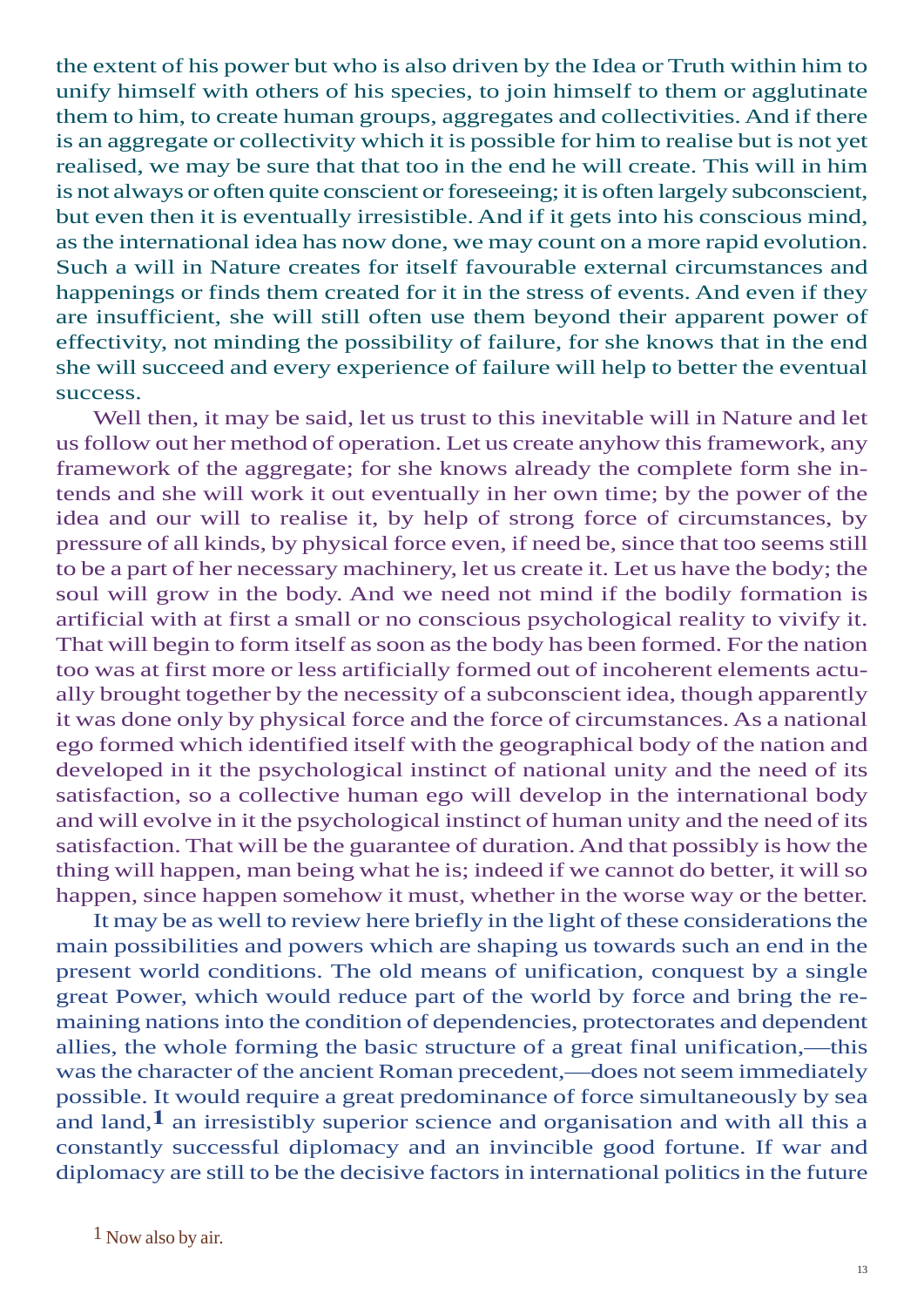as in the past, it would be rash to predict that such a combination may not arise, and if other means fail, it must arise; for there is nothing that can be set down as impossible in the chances of the future, and the urge in Nature always creates its own means. But, at present, the possibilities of the future do not seem to point in this direction. There is, on the other hand, a very strong possibility of the whole earth, or at least the three continents of the eastern hemisphere, being dominated by three or four great empires largely increased in extent of dominion, spheres of influence, protectorates, and thereby exercising a pre-eminence which they could either maintain by agreements, avoiding all causes of conflict, or in a rivalry which would be the cause of fresh wars and changes. This would normally have been the result of the great European conflict.

But there has struck across this possibility a revived strength of the idea of nationality expressed in the novel formula of the principle of self-determination to which the great world empires have had to pay at least a verbal homage. The idea of international unity to which this intervention of the revived force of nationality is leading, takes the form of a so-called League of Nations. Practically, however, the League of Nations under present conditions or any likely to be immediately realised would still mean the control of the earth by a few great Powers,—a control that would be checked only by the necessity of conciliating the sympathy and support of the more numerous smaller or less powerful nations. On the force and influence of these few would rest practically, if not admittedly, the decision of all important debatable questions. And without it there could be no chance of enforcing the decisions of the majority against any recalcitrant great Power or combination of Powers. The growth of democratic institutions would perhaps help to minimise the chances of conflict and of the abuse of power,—though that is not at all certain; but it would not alter this real character of the combination.

In all this there is no immediate prospect of any such form of unification as would give room for a real psychological sense of unity, much less necessitate its growth. Such a form might evolve; but we should have to trust for it to the chapter of accidents or at best to the already declared urge in Nature expressed in the internationalist idea. On that side, there was at one time a possibility which seemed to be very suddenly and rapidly growing into something more, the emergence of a powerful party in all the advanced countries of the world pledged to internationalism, conscious of its necessity as a first condition for their other aims and more and more determined to give it precedence and to unite internationally to bring it about. That combination of the intellectuals with Labour which created the Socialist parties in Germany, Russia and Austria, formed anew recently the Labour party in England and has had its counterparts in most other European countries, seems to be travelling in that direction. This worldwide movement which made internationalism and Labour rule its two main principles, had already created the Russian revolution and seemed ready to bring about another great socialistic revolution in central Europe. It was conceivable that this party might everywhere draw together. By a chain of revolutions such as took place in the nineteenth century and of less violent but still rapid evolutions brought about by the pressure of their example, or even by simply growing into the majority in each country, the party might control Europe. It might create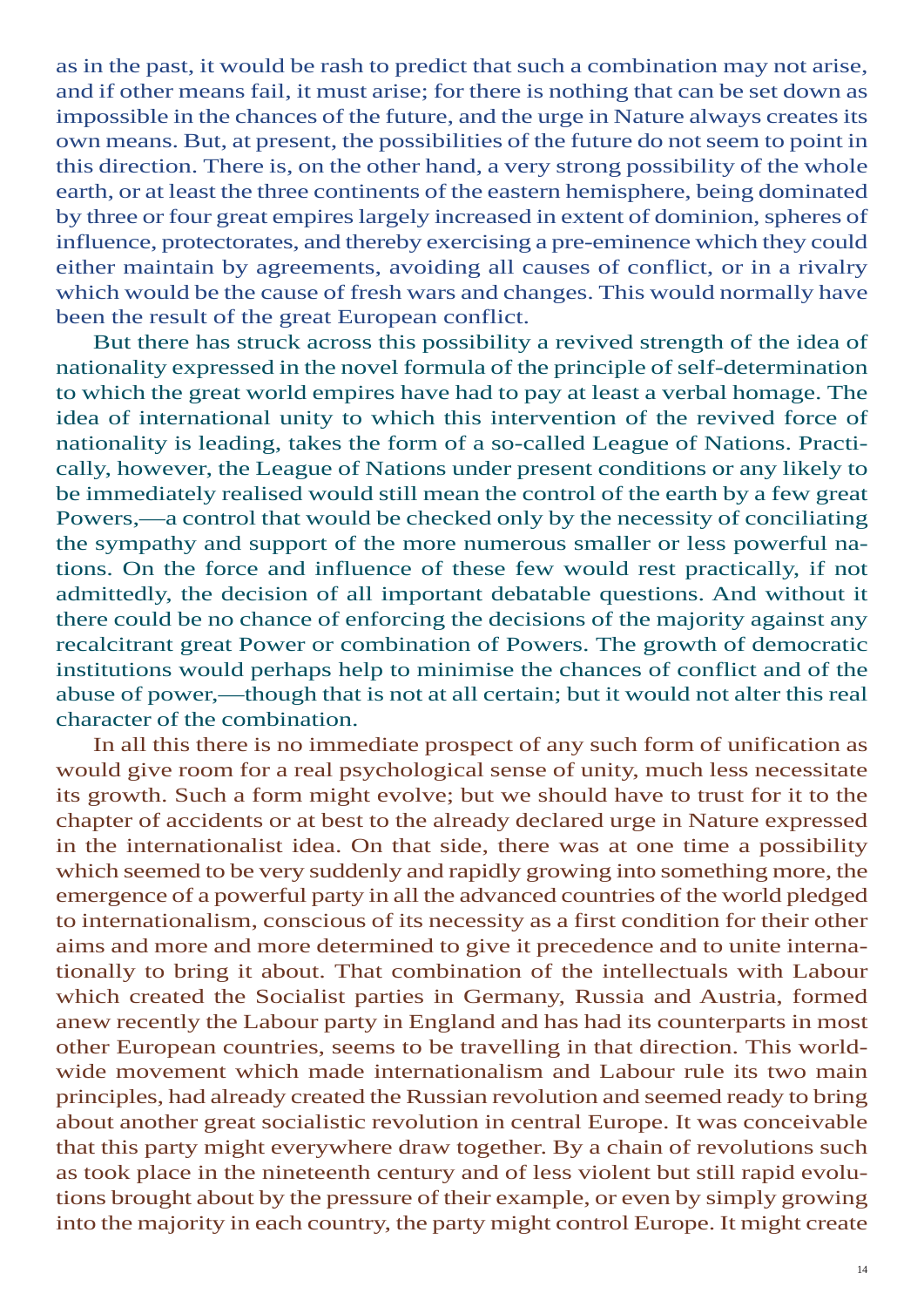counterparts of itself in all the American republics and in Asiatic countries. It might by using the machinery of the League of Nations or, where necessary, by physical force or economic or other pressure persuade or compel all the nations into some more stringent system of international unification. A World-State or else a close confederation of democratic peoples might be created with a common governing body for the decision of principles and for all generally important affairs or at least for all properly international affairs and problems; a common law of the nations might grow up and international courts to administer it and some kind of system of international police control to maintain and enforce it. In this way, by the general victory of an idea, Socialist or other, seeking to organise humanity according to its own model or by any other yet unforeseen way, a sufficient formal unity might come into existence.

The question then arises, how out of this purely formal unity a real psychological unity can be created and whether it can be made a living oneness. For a mere formal, mechanical, administrative, political and economic union does not necessarily create a psychological unity. None of the great empires have yet succeeded in doing that, and even in the Roman where some sense of unity did come into being, it was nothing very close and living; it could not withstand all shocks from within and without, it could not prevent what was much more dangerous, the peril of decay and devitalisation which the diminution of the natural elements of free variation and helpful struggle brought with it. A complete world-union would have indeed this advantage that it would have no need to fear forces from without, for no such forces would any longer exist. But this very absence of outer pressure might well give greater room and power to internal elements of disintegration and still more to the opportunities of decay. It might indeed for a long time foster an internal intellectual and political activity and social progress which would keep it living; but this principle of progress would not be always secure against a natural tendency to exhaustion and stagnation which every diminution of variety and even the very satisfaction of social and economic well-being might well hasten. Disruption of unity would then be necessary to restore humanity to life. Again, while the Roman Empire appealed only to the idea of Roman unity, an artificial and accidental principle, this World-State would appeal to the idea of human unity, a real and vital principle. But if the idea of unity can appeal to the human mind, so too can the idea of separative life, for both address themselves to vital instincts of his nature. What guarantee will there be that the latter will not prevail when man has once tried unity and finds perhaps that its advantages do not satisfy his whole nature? Only the growth of some very powerful psychological factor will make unity necessary to him, whatever other changes and manipulations might be desirable to satisfy his other needs and instincts.

The formal unification of mankind would come in upon us in the shape of a system which would be born, grow, come to its culmination. But every system by the very nature of things tends after its culmination to decay and die. To prevent the organism from decaying and dying there must be such a psychological reality within as will persist and survive all changes of its body. Nations have that in a sort of collective national ego which persists through all vital changes. But this ego is not by any means self-existent and immortal; it supports itself on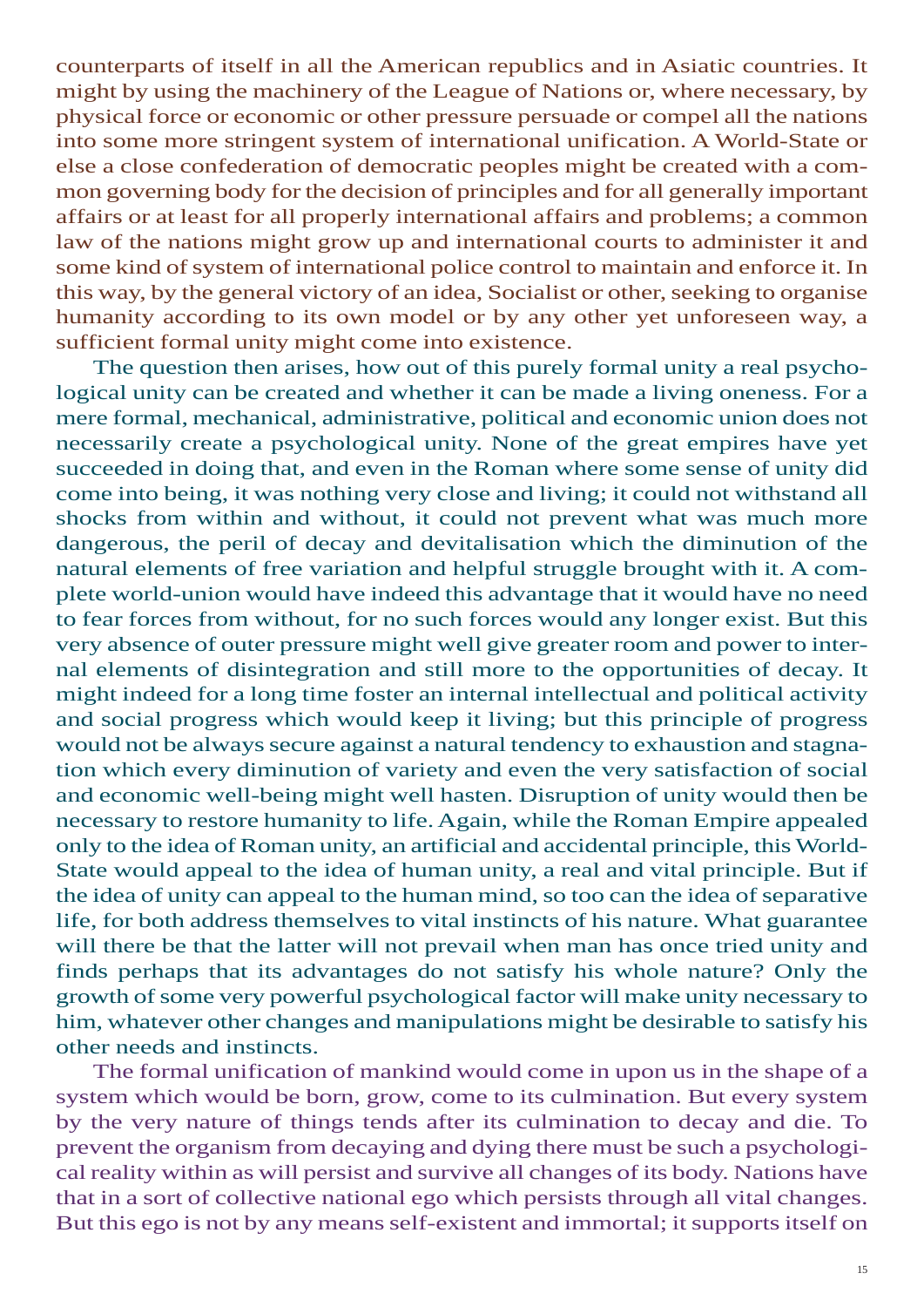certain things with which it is identified. First, there is the geographical body, the country; secondly, the common interests of all who inhabit the same country, defence, economic well-being and progress, political liberty, etc.; thirdly, a common name, sentiment, culture. But we have to mark that this national ego owes its life to the coalescence of the separative instinct and the instinct of unity; for the nation feels itself one as distinguished from other nations; it owes its vitality to interchange with them and struggle with them in all the activities of its nature. Nor are all these altogether sufficient; there is a deeper factor. There must be a sort of religion of country, a constant even if not always explicit recognition not only of the sacredness of the physical mother, the land, but also, in however obscure a way, of the nation as a collective soul which it is the first duty and need of every man to keep alive, to defend from suppression or mortal attaint or, if suppressed, then to watch, wait and struggle for its release and rehabilitation, if sicklied over with the touch of any fatal spiritual ailment, then to labour always to heal and revivify and save alive.

The World-State will give its inhabitants the great advantages of peace, economic well-being, general security, combination for intellectual, cultural, social activity and progress. None of these are in themselves sufficient to create the thing needed. Peace and security we all desire at present, because we have them not in sufficiency; but we must remember that man has also within him the need of combat, adventure, struggle, almost requires these for his growth and healthy living; that instinct would be largely suppressed by a universal peace and a flat security and it might rise up successfully against suppression. Economic wellbeing by itself cannot permanently satisfy and the price paid for it might be so heavy as to diminish its appeal and value. The human instinct for liberty, individual and national, might well be a constant menace to the World-State, unless it so skilfully arranged its system as to give them sufficient free play. A common intellectual and cultural activity and progress may do much, but need not by themselves be sufficient to bring into being the fully powerful psychological factor that would be required. And the collective ego created would have to rely on the instinct of unity alone; for it would be in conflict with the separative instinct which gives the national ego half its vitality.

It is not impossible that the indispensable inner factor for this outer frame might be increasingly created in its very process of growth, but certain psychological elements would have to be present in great strength. There would be needed, to make the change persist, a religion of humanity or an equivalent sentiment much more powerful, explicit, self-conscious, universal in its appeal than the nationalist's religion of country; the clear recognition by man in all his thought and life of a single soul in humanity of which each man and each people is an incarnation and soul-form; an ascension of man beyond the principle of ego which lives by separativeness,—and yet there must be no destruction of individuality, for without that man would stagnate; a principle and arrangement of the common life which would give free play to individual variation, interchange in diversity and the need of adventure and conquest by which the soul of man lives and grows great, and sufficient means of expressing all the resultant complex life and growth in a flexible and progressive form of human society.

– *Sri Aurobindo*